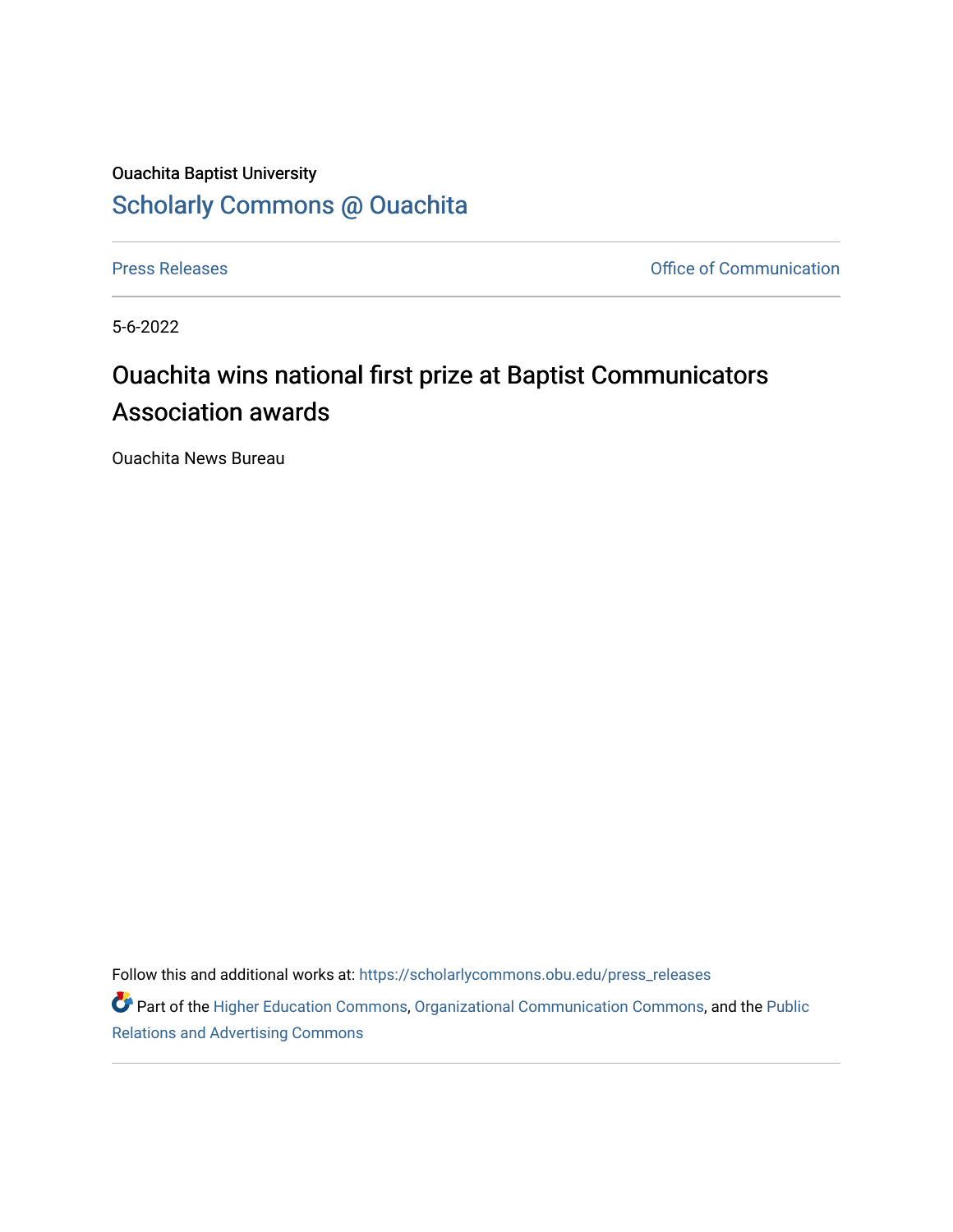



For immediate release **Ouachita wins national first prize at Baptist Communicators Association awards** May 6, 2022 For more information, contact OBU's news bureau at [newsbureau@obu.edu](mailto:newsbureau@obu.edu) or (870) 245-5208

ARKADELPHIA, Ark.—Ouachita Baptist University's Office of Communications and Marketing won a national first prize for "A Ouachita Christmas Special 2021" at the Baptist Communicators Association's (BCA) 2022 W.C. Fields Awards.

"I'm so proud of the creativity and resourcefulness of our team and how dedicated they are to pull off this project, which not only celebrates a season that is sacred to our faith but also showcases the incredible talent of the Ouachita community," said Brooke Zimny, assistant to the president for communications & marketing at Ouachita.

"What began as a passion project in 2020 to connect Ouachitonians in a difficult time has become what we hope is a new tradition that fellow Tigers and community members look forward to each year," she added.

The prize was awarded in the "Video: Other" category within the Audio-Visual Communication Division of the awards. It was Ouachita's sole entry in this year's competition. Other institutions that earned awards in that category include the West Virginia Convention of Southern Baptists and California Baptist University. Awards were presented during BCA's annual workshop, held this year in New Orleans, La.